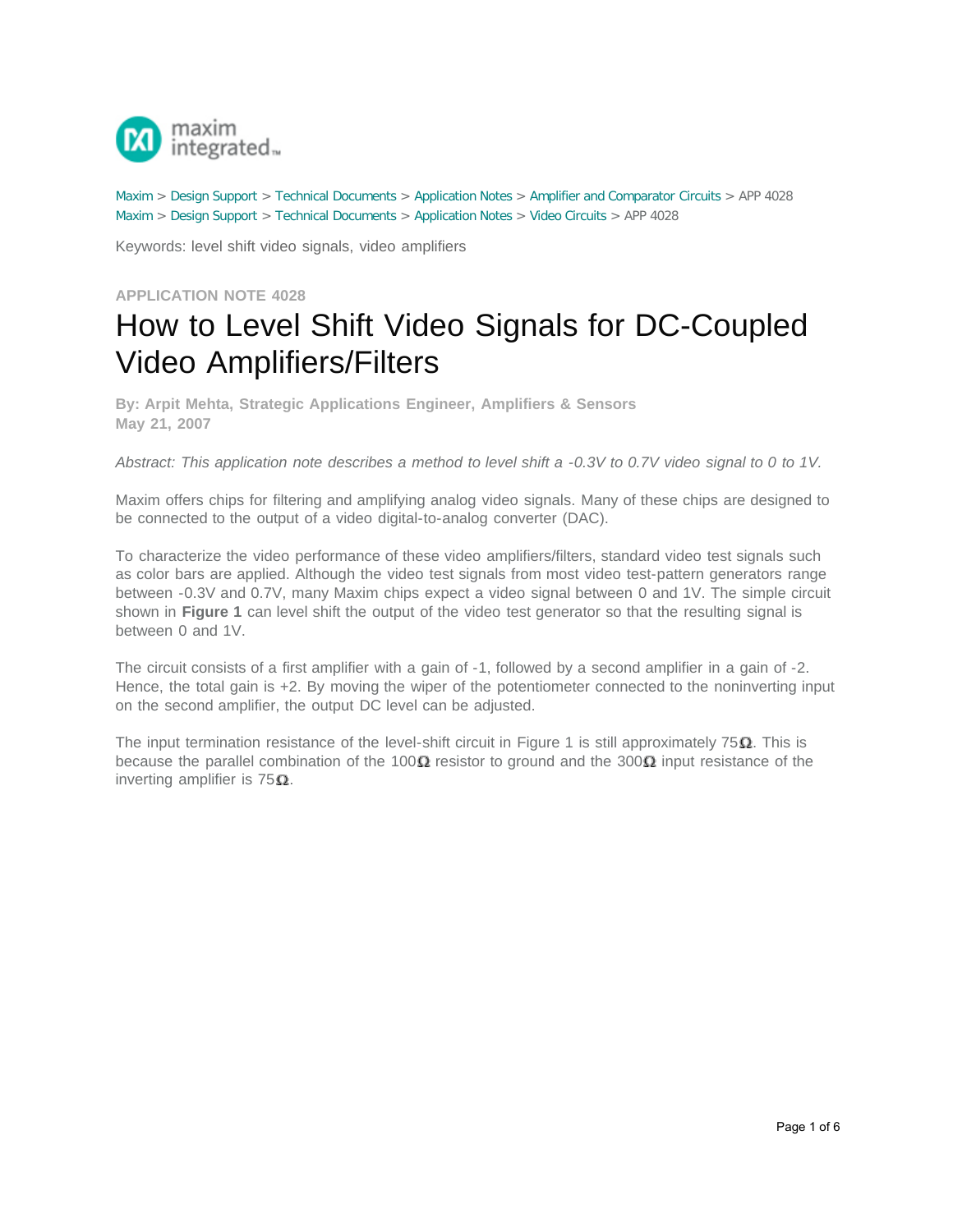

*Figure 1. Implementation of a level shifter.*

**Figure 2** shows a standard NTSC composite test-video signal (color-bar signal generated with a Tektronix 1910 digital generator), to which a DC offset is added.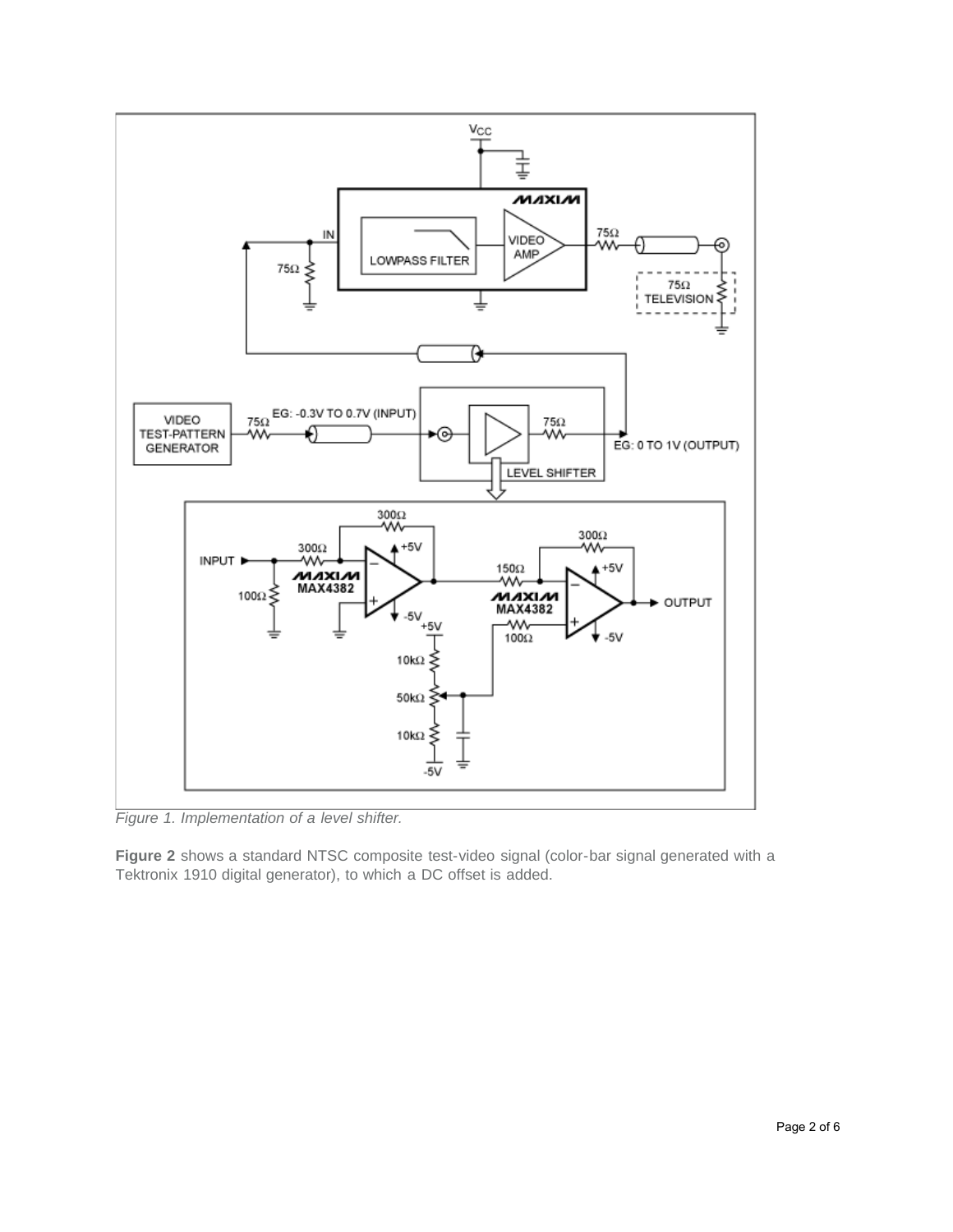

*Figure 2. Composite color-bar test video signal.*

**Figure 3** shows the component S-video signals, both luma and chroma (color bar generated with a Quantum Data 802 BT video test generator), to which an offset voltage is added to level shift the test signal.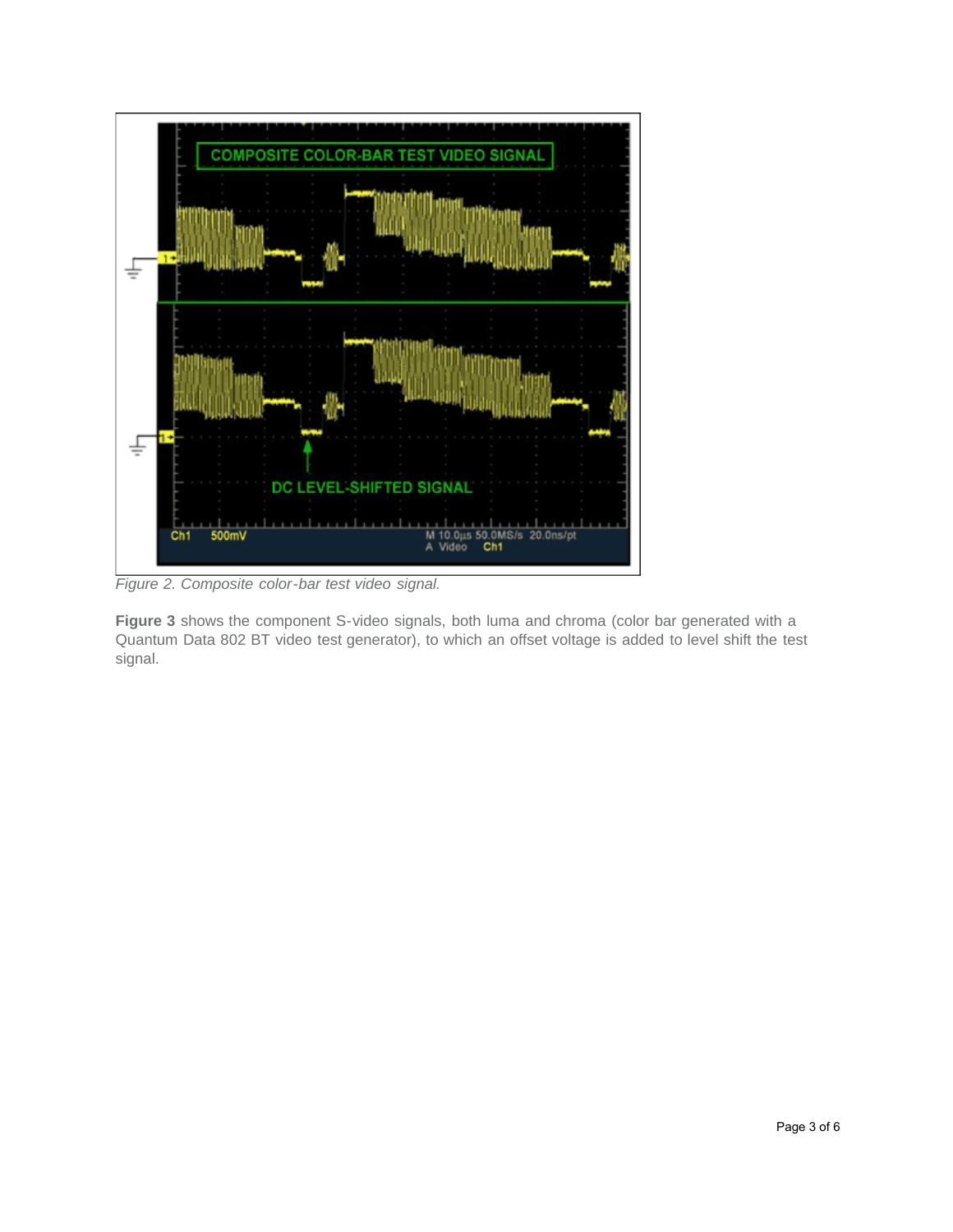

*Figure 3. An S-video color-bar test video signal.*

**Figure 4** shows the 1080i format test signal (generated with a Quantum Data 802 BT video test generator), to which an offset voltage is added to level shift the test signal.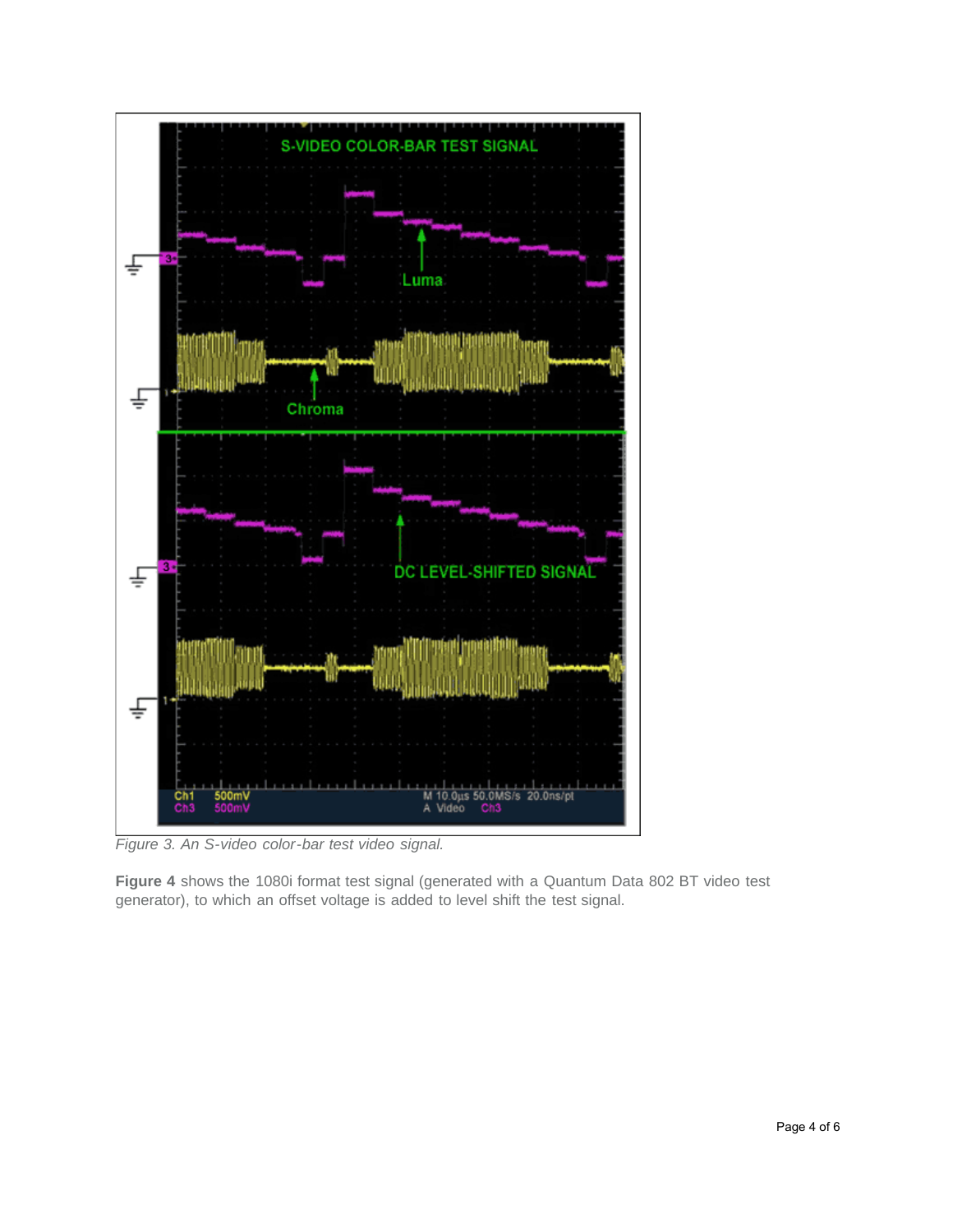

*Figure 4. 1080i format test video signal.*



For Technical Support: <http://www.maximintegrated.com/support>